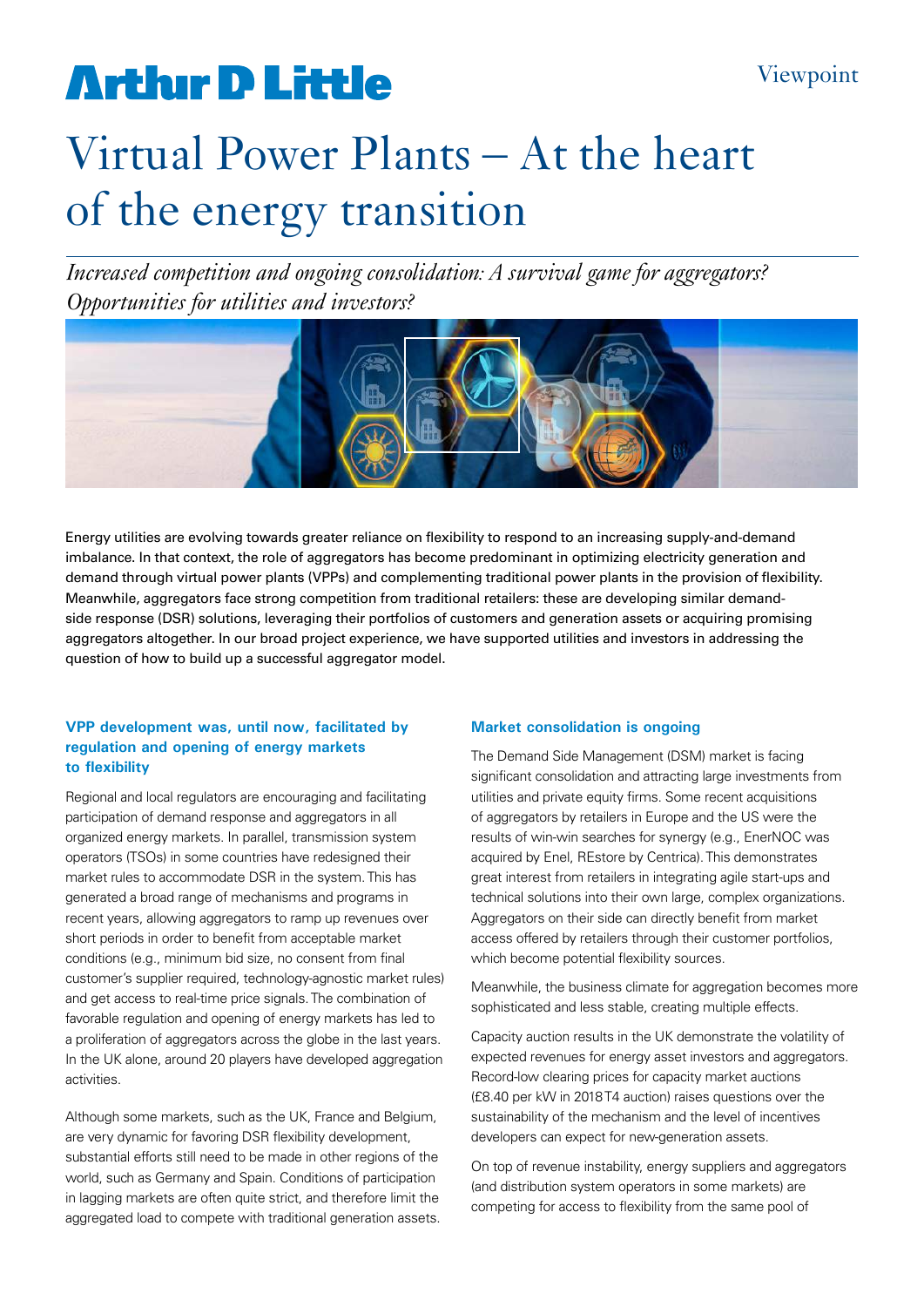# **Arthur D Little**

### Viewpoint





Source: Arthur D. Little

customers, with higher cost of customer acquisition for aggregators.

Finally, the DSR market is constantly evolving, with the introduction of new mechanisms and existing ones being rationalized and simplified. This drives the need for VPPs to be on top of each of their regional market dynamics and ahead of any upcoming developments.

The ongoing consolidation trend is likely to be confirmed in the next months if uncertainty of revenues occurs, making the business model less stable for aggregators.

#### **Different levels of maturity across aggregators**

From a commercial and technical perspective, aggregators are spread along a maturity spectrum, based on geographical footprint, scope of services, portfolio of customers and technology.

We distinguish three types of European and US players:

1. Embryonic: These typically focus on either aggregated and the control. These typically local off cities, agglegated accuration or load control. Due to their early developmental stage, flexibility is sourced from a limited number of assets and geographic expansion is opportunistic, with no deployment of sales force abroad. Partnership with retailers is key for their development, to open market potential and access to portfolios of customers.

- 2. Active and developed: These demonstrate capacity to generate profit in a short time with ambitions to geographically expand their activities. They are usually perfect targets for acquisition by large-scale energy companies.
- 3. Self-sufficient: These firms have considerable capacity under management, sizable presence around the world and developed flexibility portfolios composed of broad varieties of buyers and assets, ensuring ability to supply all types of flexibility needs.

Recent acquisitions show that each of the three categories of companies are potential targets for investors as a function of the investor's need.

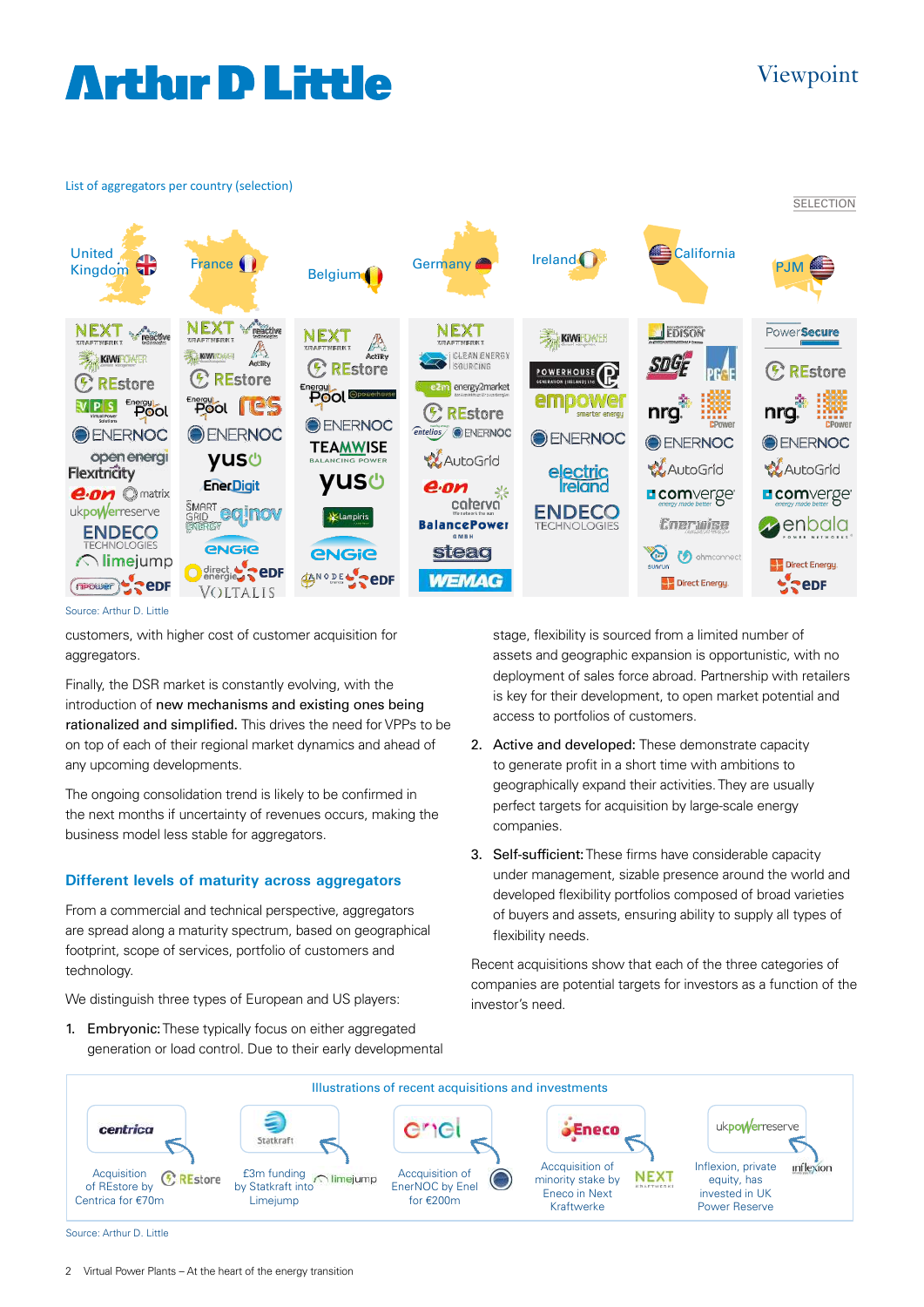# **Arthur D Little**

#### **Key success factors: What is required for aggregators to survive in this rapidly evolving and hyper-competitive environment**

We distinguish multiple key success factors to thrive in this business. On top of developing a large scope of services to offer flexibility to users, the combination of the right skills and technology solution constitute the key differentiator to be a "winning market player".

### 1. Extended scope of activity and offering

The analysis of the aggregator landscape shows a concentration of players offering full DSR scope (load and supply aggregation), as illustrated by the figure below. In some cases, their aggregation offerings are complemented by energy services. Only a limited number of providers can offer this large offering spectrum, unless they have strategic partnerships with energy retailers or were acquired by one of them.

#### Mapping of aggregators against go-to-market strategies and scope of offering (selection)



Source: Arthur D. Little

#### 2. Reactiveness and flexibility

Aggregators able to respond quickly to any evolution of markets (e.g., local regulation, evolution of market design) from a technical and commercial point of view can catch low-hanging fruit. Indeed, the DSR market is evolving fast, and TSOs continuously review and update DSR mechanisms in their control zones. This requires aggregators to stay up to date and adapt their solutions rapidly to avoid missing opportunities or paying penalties.

### 3. Diversification

A diversified portfolio of geographical markets, flexibility users and providers, and access to multiple DSR mechanisms enables aggregators to minimize risks such as power-price volatility, DSR product evolution and regulation change.

#### 4. Innovation and technology

With increased pressure from competition, innovation is a differentiator and enables access to untapped market segments (e.g., to new types of flexibility sources, such as residential). The technological edge (software and hardware) is a key enabler in this business.

#### 5. The right skill set

The aggregator needs to have the right skill set, including engineering, commercial, trading, legal and financial profiles. All capabilities matter, and need a foundation of sound market knowledge for each served energy market.

### 6. A low-cost solution

Affordable access to markets will increase profit for flexibility providers and allow aggregators to be successful in a very competitive environment.

### **Outlook**

The role of aggregators in the VPP/DSR market is on the rise in the US and Europe, where market design and regulation are increasingly favorable to supporting this flexibility source in the energy system. Our research and project experience in this area highlight the attractiveness of Europe, especially the French and UK markets, for their maturity and continuous willingness to improve conditions for DSR to participate in the flexibility market. Flexibility monetization is ongoing in Asia, with the Japanese market as an example of how a new DSR market is being shaped based on US and EU learnings. Although some other geographies are still lagging behind, we anticipate increasing supply and demand for flexibility, driven by most of the energy market players.

On the provision side (1), we expect that renewable generation, battery storage and load from industrial and residential segments will increasingly provide flexibility in the coming years. Conventional generation has been the single source of flexibility for years, and related provision volume is